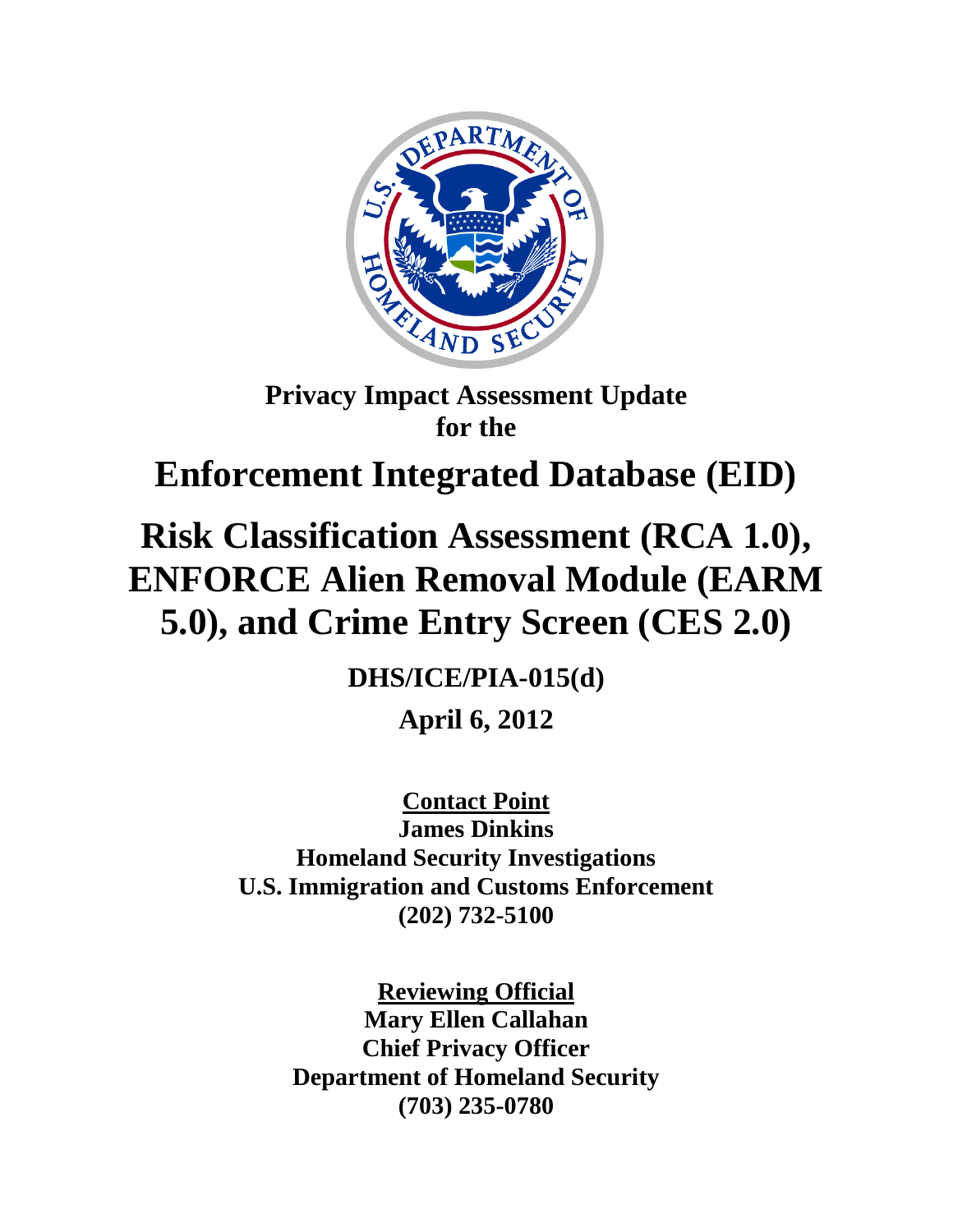

## **Abstract**

The Enforcement Integrated Database (EID) is a Department of Homeland Security (DHS) shared database repository for several DHS law enforcement and homeland security applications. EID, which is owned and operated by U.S. Immigration and Customs Enforcement (ICE), captures and maintains information related to the investigation, arrest, booking, detention, and removal of persons encountered during immigration and criminal law enforcement investigations and operations conducted by the ICE, U.S. Customs and Border Protection (CBP), and U.S. Citizenship and Immigration Services (USCIS) components within DHS. DHS personnel access the data in EID using the ENFORCE applications, referred to generally as ENFORCE. The Privacy Impact Assessment (PIA) for EID was last updated in November  $2011$ .<sup>1</sup> ICE is now adding additional functionality to ENFORCE thus necessitating this PIA update. The first major addition is technology which helps ICE prioritize aliens for immigration enforcement action based on criminal history. The second addition is a methodology which helps ICE conduct risk classification assessments of aliens arrested under the immigration laws during the intake process and while in ICE custody.

## **Introduction**

Within ICE, EID and the ENFORCE applications are used primarily by ICE personnel in the ICE Offices of Homeland Security Investigations (HSI) and Enforcement and Removal Operations  $(ERO)$ . HSI and ERO personnel use ENFORCE to support ICE's arrest of individuals for criminal violations of laws enforced by ICE and administrative violations of the Immigration and Nationality Act (INA). ENFORCE also supports the detention, processing, and removal of aliens from the United States who are in violation of administrative requirements of the INA. With the publication of this PIA, ICE is updating EID and ENFORCE to: 1) further automate the Crime Entry Screen (CES); 2) to deploy the Risk Classification Assessment capability in the ENFORCE application called ENFORCE Alien Removal Module (EARM); and 3) to upgrade EARM to include new forms and a new repository.

#### *Crime Entry Screen (CES) 2.0*

 $\overline{a}$ 

The CES was a 2010 enhancement to EID that allowed ICE officers to manually enter an alien's criminal history information which had been manually retrieved from other federal law enforcement systems.<sup>3</sup> EID used this information to manually calculate the ICE criminal offense

<sup>1</sup> *See* DHS/ICE/PIA-015(c) *-* EID ENFORCE Alien Removal Module Update, Nov. 7, 2011

<sup>(</sup>http://www.dhs.gov/xlibrary/assets/privacy/privacy\_pia\_ice\_eidupdate-15c.pdf).

 $2 \text{ ERO}$  was previously known as the Office of Detention and Removal Operations (DRO).

<sup>&</sup>lt;sup>3</sup> For more information on CES, see the DHS/ICE/PIA-020(a) - Alien Criminal Response Information Management System (ACRIMe) and EID PIA Update, Sept. 29, 2010,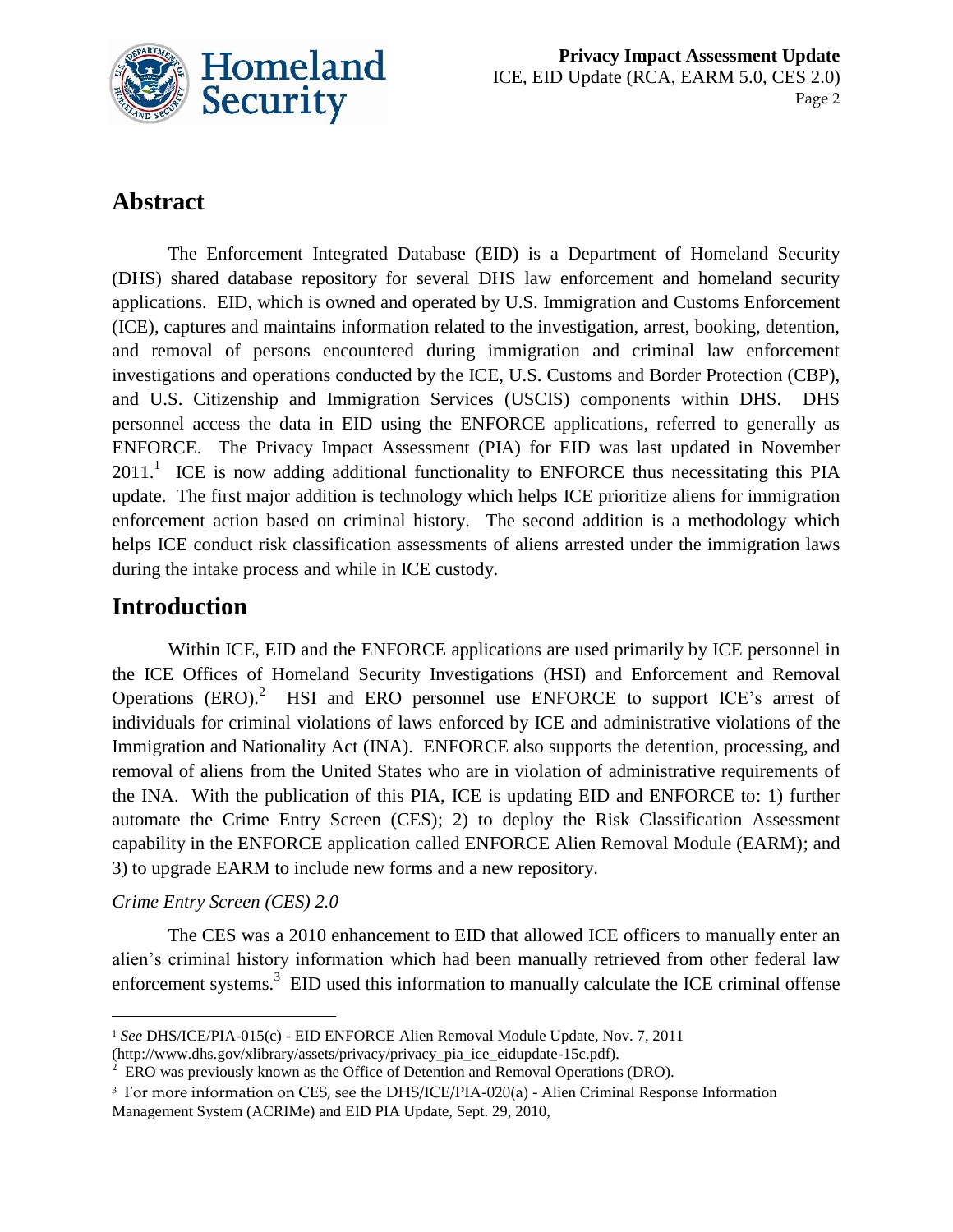

level (called the ICE Level) for the crimes and for the alien. This information helped ICE to prioritize aliens for immigration enforcement action based on their criminal history.<sup>4</sup> ICE is updating the CES with the release of CES 2.0. CES 2.0 uses a query service to permit the electronic query and return of criminal history information about an alien, which is then automatically populated into EID. Under CES 2.0, an ICE officer uses EID to electronically request and retrieve criminal history information about an alien from the FBI's National Crime Information Center (NCIC) database, which maintains a repository of federal and state criminal history information.<sup>5</sup> EID ingests the NCIC criminal history information and uses business rules to analyze it and assign a criminal offense level (1, 2, or 3) to each crime in the person's criminal history. EID displays the criminal history information and the assigned criminal offense levels to the ICE officer in the CES, where the officer reviews and validates the information. ICE uses the criminal offense level to determine the alien's priority and to conduct appropriate immigration enforcement actions based on the severity of his or her crimes. EID users are also able to manually enter criminal history information in CES if they discover additional criminal history information that was not available in NCIC.

Criminal history information is stored in EID as part of the alien's record and is available for retrieval by users if the individual is encountered again at a later time. If an ICE officer wants to update previously retrieved criminal history information for an alien, he or she can do so via the CES in EARM by requesting an update. Any update follows the process described above for the initial retrieval of criminal history information from NCIC. Updates to the criminal history information do not overwrite the existing validated information. Instead, the user compares the existing validated information with the new criminal history information received from NCIC and approves any changes. The output of this process is a new, user-validated criminal history for the alien. The system stores each validated copy of the alien's criminal history information so that no information is lost.

#### *Risk Classification Assessment (RCA)*

ICE has added a new tab in EARM for the Risk Classification Assessment (RCA). Risk classification is an existing assessment process that ICE uses to identify and categorize the risk to public safety and the risk of flight posed by an alien arrested by ICE for immigration violations. ICE uses the outcome of the RCA process to determine what the alien's custodial

 $\overline{a}$ [\(http://www.dhs.gov/xlibrary/assets/privacy/pia-ice-acrime-eid-update-20100929.pdf\)](http://www.dhs.gov/xlibrary/assets/privacy/pia-ice-acrime-eid-update-20100929.pdf) and the DHS/ICE/PIA-015(b) - EID ENFORCE Alien Removal Module (EARM) 3.0 PIA Update, May 20, 2011,

[<sup>\(</sup>http://www.dhs.gov/xlibrary/assets/privacy/privacy\\_pia\\_ice\\_eidupdate\(15b\).pdf\)](http://www.dhs.gov/xlibrary/assets/privacy/privacy_pia_ice_eidupdate(15b).pdf).

<sup>4</sup> An ICE Level is a classification assigned to aliens charged with or convicted of a criminal offense. The ICE Level is used to prioritize immigration enforcement actions only. For more information on ICE Levels, see the DHS/ICE/PIA-020(a) - ACRIMe & EID PIA Update, Sept. 29, 2010,

<sup>(</sup>http://www.dhs.gov/xlibrary/assets/privacy/pia-ice-acrime-eid-update-20100929.pdf). 5 *See* JUSTICE/FBI-001 National Crime Information Center (NCIC) System of Records Notice (last full publication on Sept. 28, 1999, 64 Fed. Reg. 52343).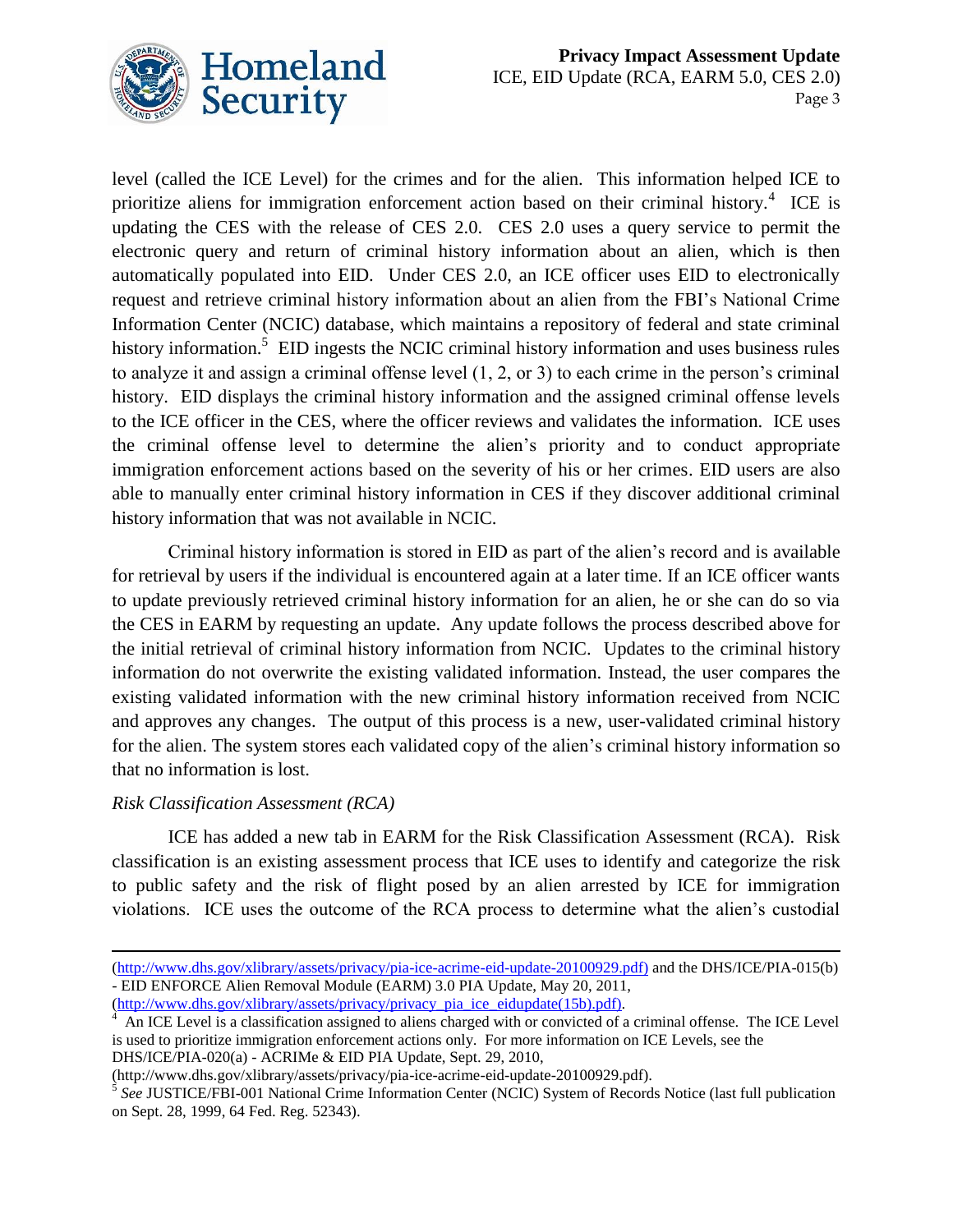

 $\overline{a}$ 

status should be pending the outcome of their immigration case, specifically, whether they should be detained or released on bond or under other supervision. Currently, ICE officers and contractors working at facilities housing ICE aliens perform risk assessments manually using a paper form at the time of arrest and booking.<sup>6</sup> The risk classification process is based on the existing ICE policies and guidance regarding detention or release of the alien, the alien's eligibility for bond, and determining levels for custody classification or community supervision. Those policies have not changed with the addition of the RCA tab. Using the existing policies and guidance, ICE is automating the assessment process and using technology to generate a custody recommendation. Final custody determinations are made by personnel. (Note: the process for how custody recommendations are generated and reviewed is discussed below in more detail.) The deployment of RCA in EID will ensure that ICE policies and guidance governing custody and classification decisions are applied consistently across the organization.

Because ICE is already performing risk classifications manually, this update will not change the information that ICE collects about aliens. ICE will continue to collect the same information about aliens as it does currently. The information ICE uses in the risk assessment process includes personally identifiable information (PII) about the alien and associated information such as criminal history; special vulnerabilities, such as disability or status as a crime victim; substance abuse history; immigration history and case status; ties to the community, including the length of time at current address, the number of family members residing with the alien, and property ownership; and authorization to work or enrollment in school.

When developing RCA, ICE created a methodology which incorporates the current ICE policies and guidance on detention decisions into a set of business rules. Information about the alien stored in EID will now be processed electronically through these business rules and a detention or release recommendation generated. If RCA produces a recommendation to detain the alien, the recommendation will also indicate whether the alien is eligible for release on bond. When continued detention is recommended, RCA also assigns to the alien a detention custody classification level of Low, Low/Medium, High/Medium, or High. ICE uses the custody classification level to plan for the provision of appropriate security measures during the housing or transportation of the alien while in ICE custody. Aliens with a Low custody classification level pose a low threat to the community and a minimal risk of flight, whereas aliens with a High custody classification level may pose a more significant threat to the community and/or a more significant risk of flight. If the recommendation is to release the alien into the community under ICE supervision, RCA recommends whether the alien should be monitored by technology. If the

 $6$  Risk classification assessments are conducted at the time an alien first enters ICE custody (time of arrest), and at various times thereafter. Subsequent evaluations may be triggered by changes in ICE policies, disciplinary infractions committed by the alien, the discovery of new case information about the alien, or violations by the alien of the conditions of release.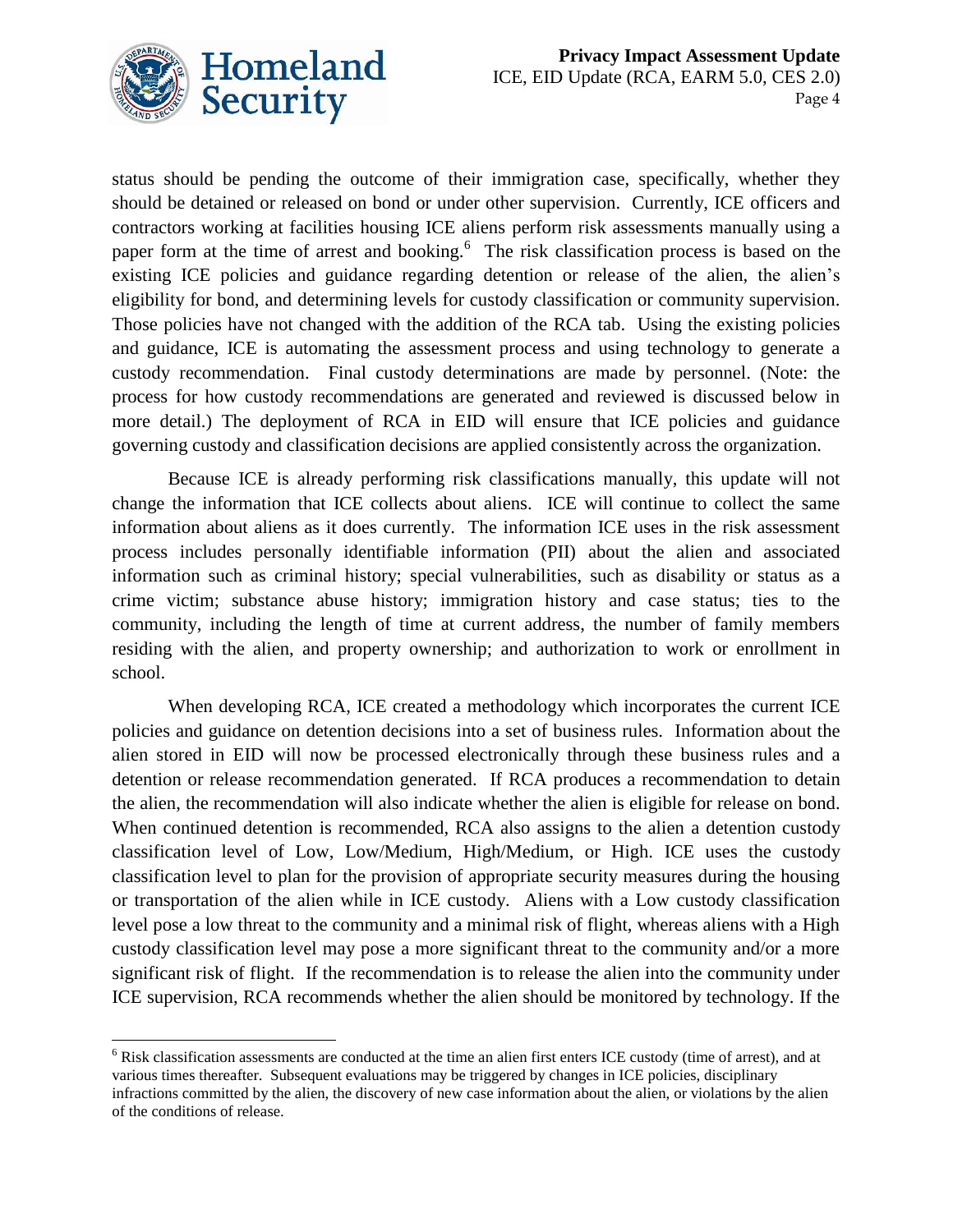

alien is to be monitored by technology, the ERO officer determines the type of technology to be used (e.g., telephonic or GPS).<sup>7</sup>

Although RCA produces a custody recommendation, ICE officers make the final custody determination. ICE officers must review each RCA recommendation and consider the information about the alien in EID and other sources. Following the review, the officer may either accept the recommendation or recommend that his or her supervisor (who is always an ICE officer) change it. Following the officer's determination, the supervisor reviews the decision and either accepts it or changes it to generate a final decision. In cases where the officer or supervisor rejects the RCA recommendation, a reason must be entered into the system explaining why the system's recommendation was rejected.

Once a final determination has been made, a detailed summary of the information about the alien is printed and placed in the alien's A-File. This document is called the RCA Detailed Summary and it contains the alien's biographic information, criminal history, special vulnerabilities, risk to public safety factors, risk of flight factors, mandatory detention factors, the alien's current custody classification, and the history of the alien's custody classification recommendations and final ERO decisions. The RCA Detailed Summary is used by ICE and the detention facilities that house ICE detainees to ensure that appropriate conditions of custody are provided with regard to the alien's safety and flight risk factors, as well as his or her special vulnerability status. Due to the sensitivity of the information in the RCA Detailed Summary, ICE has put safeguards in place to ensure that it is properly protected when it is shared with detention facilities. For aliens sent to a detention facility with access to EARM, facility personnel will access the RCA Detailed Summary via EARM. For aliens sent to a detention facility without access to EARM, the RCA Detailed Summary will be sent to the detention facility using the following methods (listed in the order of preference): 1) e-mail in an encrypted and password protected file; 2) fax; or 3) hard-copy print out that is transported to the facility with the alien in a secure container in accordance with current ICE procedures for transporting other sensitive documents, such as A-Files. Once the alien arrives at the detention facility, a copy of the RCA Detailed Summary is placed in the alien's detention file. If the Summary was faxed to the facility or sent in a hard-copy print out, this is placed in the alien's detention file. If the facility personnel accessed the RCA Detailed Summary via EARM, they print a copy of it and place it in the detention file.

As noted above, RCA benefits ICE in several ways. First, it automates a process that is currently manually performed by ERO officers and contractors. Second, it makes the intake process more efficient and improves the consistency and quality of the data collected. ERO officers and contractors use a structured interview process to obtain additional information about

 $\overline{a}$ 7 For more information on the Alternatives to Detention program and monitoring of released aliens, *see*  DHS/ICE/PIA-015(b) - EID ENFORCE Alien Removal Module (EARM 3.0) Update, May 20, 2011, [\(http://www.dhs.gov/xlibrary/assets/privacy/privacy\\_pia\\_ice\\_eidupdate\(15b\).pdf\)](http://www.dhs.gov/xlibrary/assets/privacy/privacy_pia_ice_eidupdate(15b).pdf).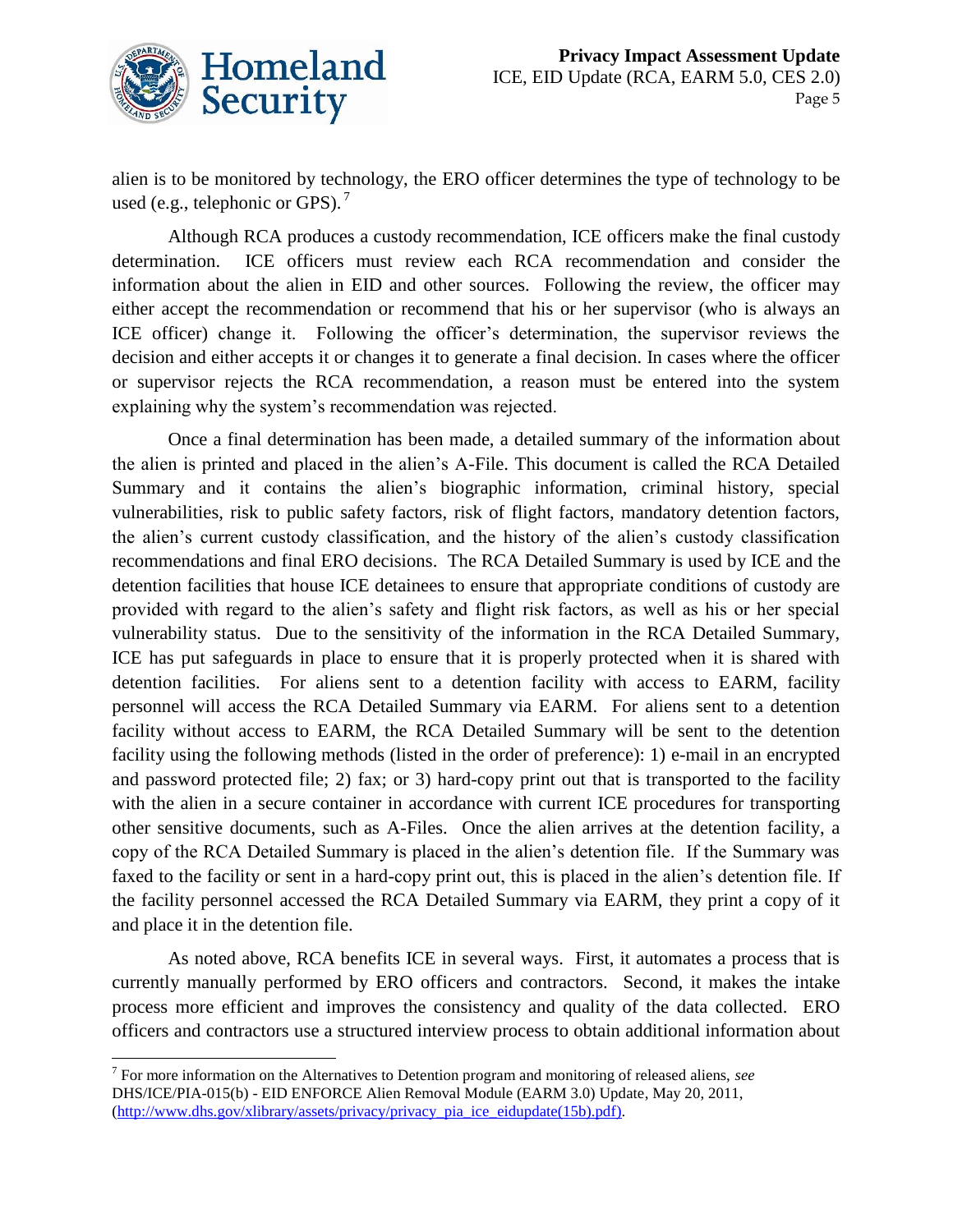

the alien such as the individual's ties to the local community, substance abuse history, and the length of time the person has lived at his or her current address. This information is no longer collected at the discretion of the officer or contractor in narrative format in free-text fields. It is now entered into structured fields in EID so that it can be processed by the RCA business rules when the system is generating a custody recommendation. Third, RCA helps to ensure that current ICE policies and procedures on detention and release are applied consistently for all aliens. Finally, whenever a custody recommendation is made by the system, RCA saves a copy of all information used to generate that recommendation, the recommendation itself, the version of the methodology used, and the agency's decision to either accept or reject the recommendation. This data is useful for evaluating and reporting on the intake assessment process used by ICE, and enables ERO personnel, including data quality analysts and field operations personnel, to better assess situations where aliens with similar characteristics seem to have different detention outcomes.

#### *ENFORCE Alien Removal Module (EARM) 5.0*

With the release of this update, ICE is modifying the ENFORCE Alien Removal Module (EARM) to add additional bond forms that ICE officers will be able to generate and complete electronically. Today, these forms are completed manually. This change will improve overall efficiency as well as the accuracy of the information on these forms, as key alien information will be auto-populated from the alien's EID records. The specific bond forms that are now automated in EARM are as follows:

- I-210 (Voluntary Departure Form) The Form I-210 documents an alien's agreement to voluntarily depart from the United States. EARM automatically populates the form with the alien's name and Alien Registration Number (A-Number). The ICE officer enters information regarding the alien's plans to depart. The alien signs the printed form and is given a copy of it. Upon returning to his or her home country, a State Department official at a U.S. consulate or embassy completes the remainder of the form and sends it to ICE ERO showing that the alien did depart. ICE then uploads the form to the Bond Document Repository, which is discussed below.
- I-352 (Immigration Bond Form) The Form I-352 is the immigration bond form that is completed at the time the bond is posted. EARM automatically populates the form with the alien's name, A-Number, nationality, date of birth, country of birth, and the port and means of entry. EARM retrieves the bond obligor's information from the Bond Management Information System  $(BMIS)^8$  and populates the bond obligor's name, tax identification number (which may be a Social Security number), and contact information. (Note: if the bond obligor's information is not already in BMIS, the ICE officer enters it

 8 For more information on BMIS, *see* DHS/ICE/PIA-005 - Bond Management Information System Web Version PIA, August 25, 2008. (http://www.dhs.gov/xlibrary/assets/privacy/privacy\_pia\_ice\_bmisweb.pdf).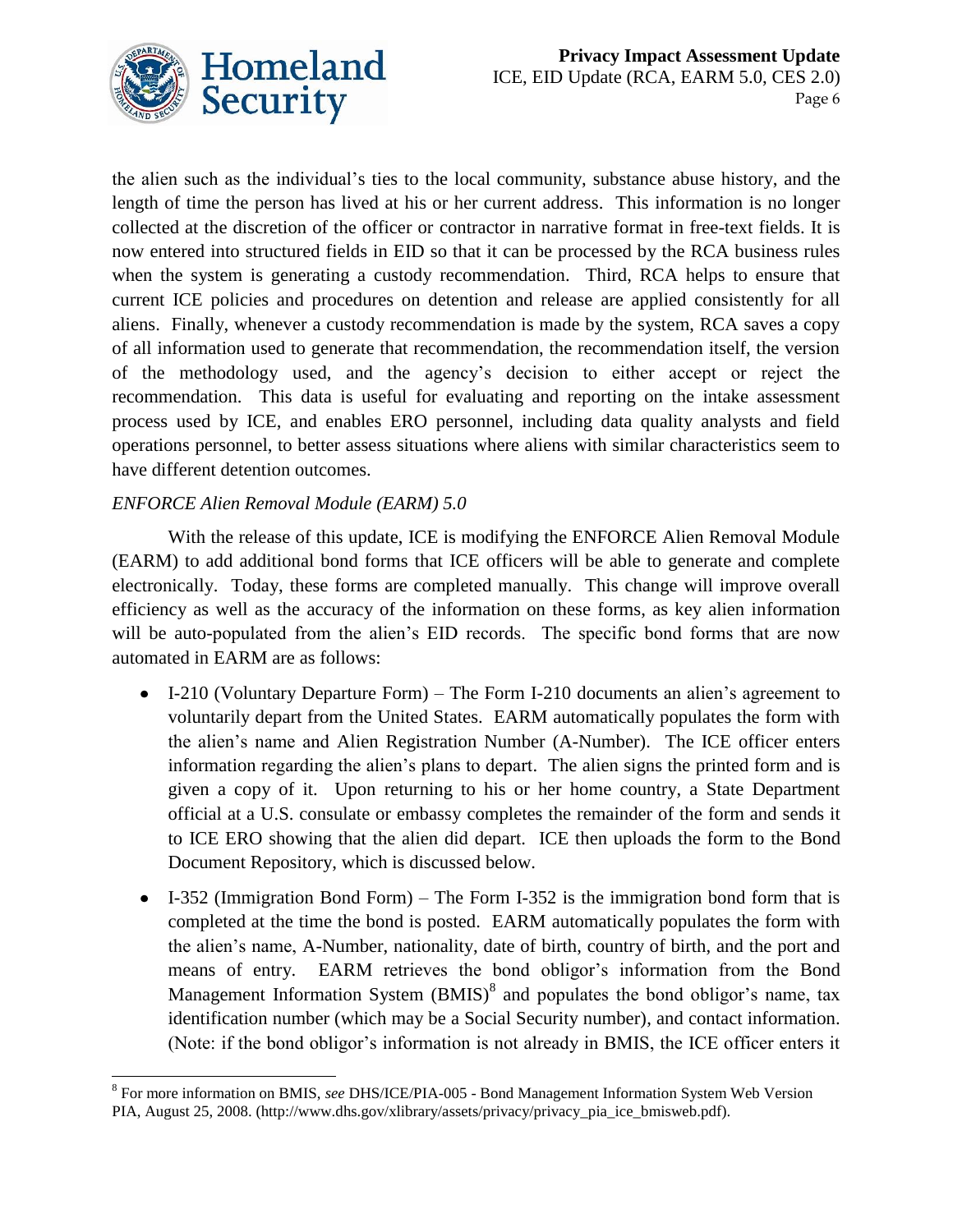

on the form and EARM sends the information to BMIS.) The ICE officer then enters the alien's planned residential address upon release and the bond number. The form is signed by the bond obligor using a signature pad and the ERO official approves the bond with a digital signature.

- I-305 (Cash Bond Receipt) The Form I-305 is the receipt given to the bond obligor who posts a cash bond. EARM automatically populates the form with the alien's name and A-Number and EARM retrieves the name and contact information for the bond obligor from BMIS. The ICE officer enters the form of payment accepted for the bond (e.g., money order or cashier's check). The form is digitally signed by the ICE officer and a printed copy is provided to the bond obligor.
- I-340 (Notice to Deliver Alien) The Form I-340 is the notice that is sent to the bond obligor when an alien needs to appear at an ICE location. EARM automatically populates the form with the alien's name and A-Number and the name and contact information for the bond obligor which EARM retrieves from BMIS. The ICE officer completes the date, time, and location where the alien must be presented and digitally signs the notice before sending it to the obligor via certified mail.
- I-323 (Notice of Immigration Bond Breached) The Form I-323 is generated and sent to the bond obligor if the conditions of the bond are not met and the bond is breached. EARM automatically populates the form with the alien's name and A-Number and the name and contact information for the bond obligor which EARM retrieves from BMIS. The ICE officer enters the breach date, the breach number, and the reason for the breach and digitally signs the form.
- I-391 (Notice of Immigration Bond Cancelled) The Form I-391 is generated and sent to the bond obligor if the conditions of the bond are met and the bond is cancelled. EARM automatically populates the form with the alien's name and A-Number and the name and contact information for the bond obligor, which EARM retrieves from BMIS, and the ICE officer digitally signs the form.
- I-830 (Alien Address Notification to the Department of Justice) The Form I-830 form is used to notify the DOJ Executive Office for Immigration Review (EOIR) of changes to the alien's address. EOIR operates the U.S. immigration courts and must be notified of changes to an alien's mailing address so court notices will be delivered to the correct address. EARM automatically populates the form with the alien's name and A-Number and the form is sent to EOIR by mail, fax, or e-mail.

ICE is also modifying EID to share more bond information electronically with two other ICE systems, the Electronic Bond Online System (eBONDS) and BMIS, which help support the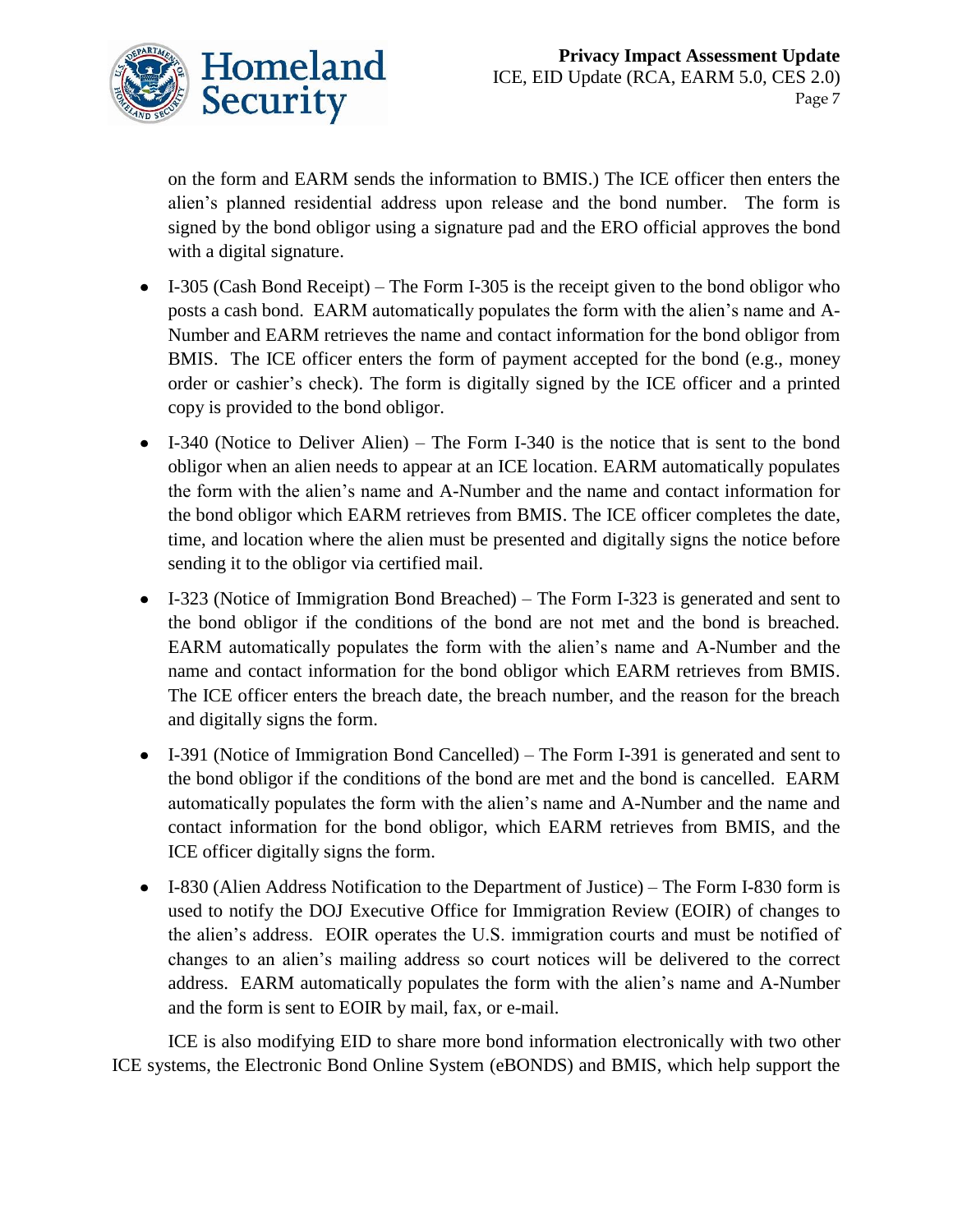

issuance and processing of immigration bonds at ICE. $9$  With this update, EARM-generated demand notices (I-340), bond breach notices (I-323), and bond cancellation notices (I-391) for surety bonds are now sent electronically from EARM to eBONDS via an existing system-tosystem interface. The surety agent who issued the bond accesses eBONDS to view and acknowledge these notices. The date and time that a notice is viewed and acknowledged by the surety agent in eBONDS is sent to and stored in EID and becomes part of the alien's record. Currently these forms are sent to surety agents via certified or regular mail.

With this update, EARM-generated bond cancellation (I-391) and breach (I-323) notices and motion to reopen  $(MTR)$  memos<sup>10</sup> will be sent from EARM to BMIS electronically via an existing system-to-system interface. Currently, these forms must be transmitted by fax. BMIS has been modified to add a new queue which stores the documents sent by EARM. BMIS users access the queue in order to review and process the forms. If BMIS users reject a form, it is sent back to EARM electronically along with a message stating the reason for its rejection. The ERO user can view the rejection reason in EARM and can correct and resubmit the form.

Also, ICE is deploying the Bond Document Repository that electronically stores bondrelated documents created in EARM and eBONDS. The Bond Document Repository will be administered by an ICE system administrator, who will have direct access to the repository and who will be responsible for its operation and maintenance. Individual EARM and eBONDS users will not have direct access to the repository, and will only be able to access the records in the Bond Document Repository through EARM and eBONDS.

Additionally, with the release of this update, EARM is being modified to allow ERO ICE Health Services Corps (IHSC) personnel and other ERO personnel to enter and view additional information in EID. These changes are intended to fix the following problems that were generated with the release of EARM 3.0, where the privileges of some IHSC and ERO users in EARM were erroneously restricted:

EARM 3.0 created a restriction that limited privileges to create new medical holds on aliens, to enter medical screening dates, and to indicate the status of the screening to only IHSC medical personnel. After EARM 3.0 was released, ICE determined that permissions to do these functions should have been provided to select ICE ERO detention officers, who are not part of IHSC, but who are responsible for updating EARM to note medical holds and medical screening information. With this update, a new EARM user

[\(http://www.dhs.gov/xlibrary/assets/privacy/privacy\\_pia\\_ice\\_eidupdate\(15b\).pdf\)](http://www.dhs.gov/xlibrary/assets/privacy/privacy_pia_ice_eidupdate(15b).pdf). For more information on eBONDS, *see* DHS/ICE/PIA-008 - Bonds Online System (eBONDS) - Phase One PIA, July 14, 2009, [\(http://www.dhs.gov/xlibrary/assets/privacy/privacy\\_pia\\_ice\\_ebonds.pdf\)](http://www.dhs.gov/xlibrary/assets/privacy/privacy_pia_ice_ebonds.pdf). For more information on BMIS, *see*  DHS/ICE/PIA-005(a) - Bond Management Information System Web Version PIA Update, November 20, 2009. [\(http://www.dhs.gov/xlibrary/assets/privacy/privacy\\_pia\\_ice\\_bmisweb\\_update.pdf\)](http://www.dhs.gov/xlibrary/assets/privacy/privacy_pia_ice_bmisweb_update.pdf).

 $\overline{a}$ 9 For more information on the bond process, *see* DHS/ICE/PIA-015(b) *-* EID ENFORCE Alien Removal Module (EARM 3.0) PIA Update, May 20, 2011,

 $10$  A Motion to Reopen memo reopens a bond that was previously breached or cancelled.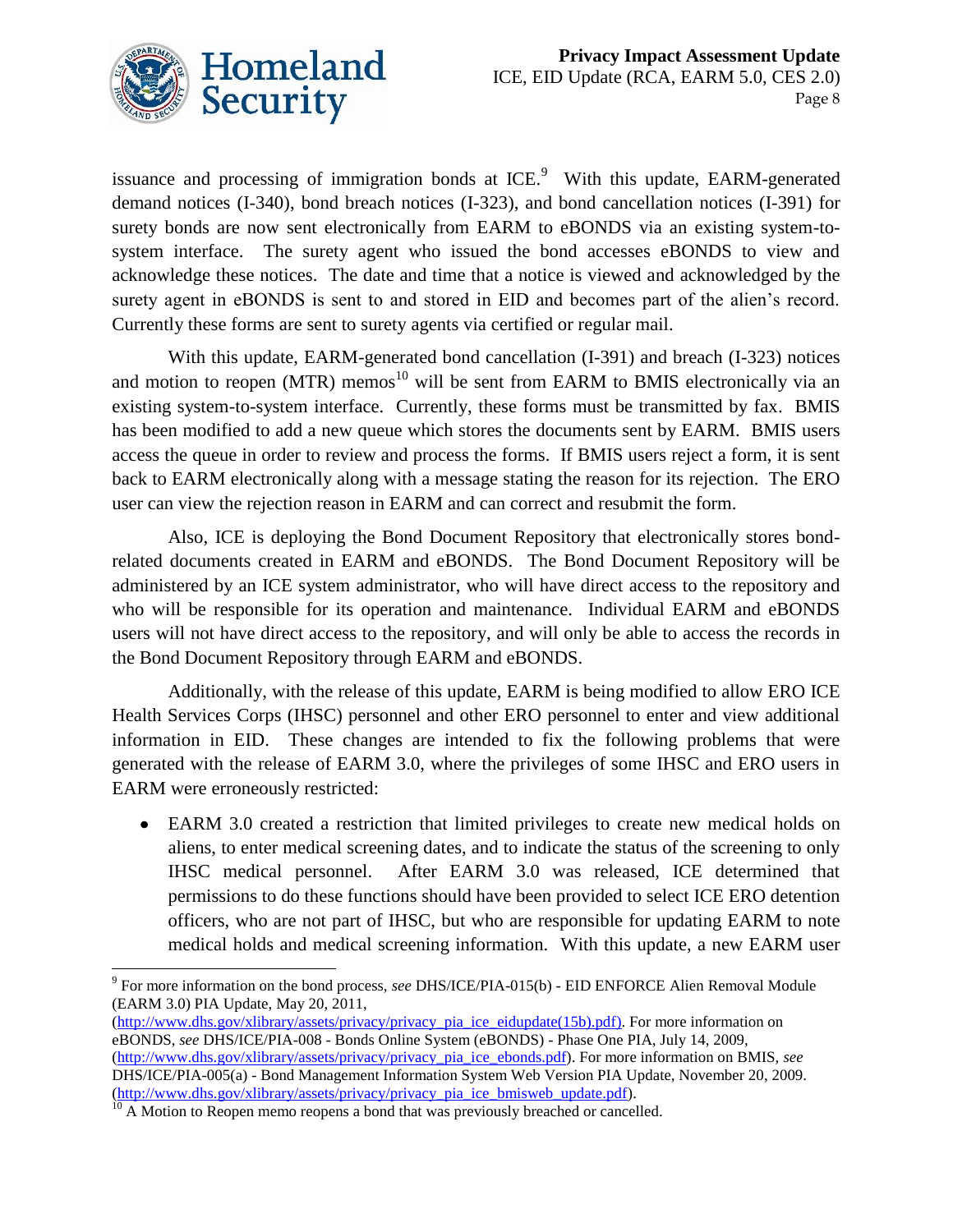

role has been added that will allow these ERO detention officers to enter this medical information in EARM.

- EARM 3.0 only permitted IHSC users to enter medical information concerning medical alerts, medical holds and medical screening information at the time an alien was transferred between facilities. ICE determined such information needed to be entered at the discretion of IHSC and not just at the time of a transfer. With this update, IHSC users are granted permission to enter or update this information in EARM at any time.
- Prior to the EARM 3.0 release, IHSC users could view immigration case and detention information for aliens but after EARM 3.0 was released, they no longer had access to the information. Since they need this information in order to properly care for aliens, and since this information was previously available to IHSC users, with this update, IHSC users will once again be able to view this information in a read-only format. IHSC user access is limited to only the categories information they need to carry out their medical responsibilities, specifically immigration case and detention information. They are not permitted access to other types of alien information stored in EID such as bond, alternatives to detention, the CES, or the RCA tab.

Finally, this release will include a modification to allow EARM users to enter information about an alien's disciplinary infractions at detention facilities while in ICE custody. Previously, disciplinary infraction information was documented manually at each detention facility. Users will now enter the infraction date, the infraction type (from a standardized list), the user name of the individual recording the infraction, and a detailed comment describing the infraction. Infractions will only be added to an active detention record and infraction information will be used by RCA when assessing the risk an alien poses and generating a custody recommendation.

### **Reason for the PIA Update**

The PIA for EID was last updated in November 2011 and reflected the system at that time. EID and the ENFORCE applications continue to be enhanced to support ICE's changing business and operational needs and the PIA is being updated to reflect those changes.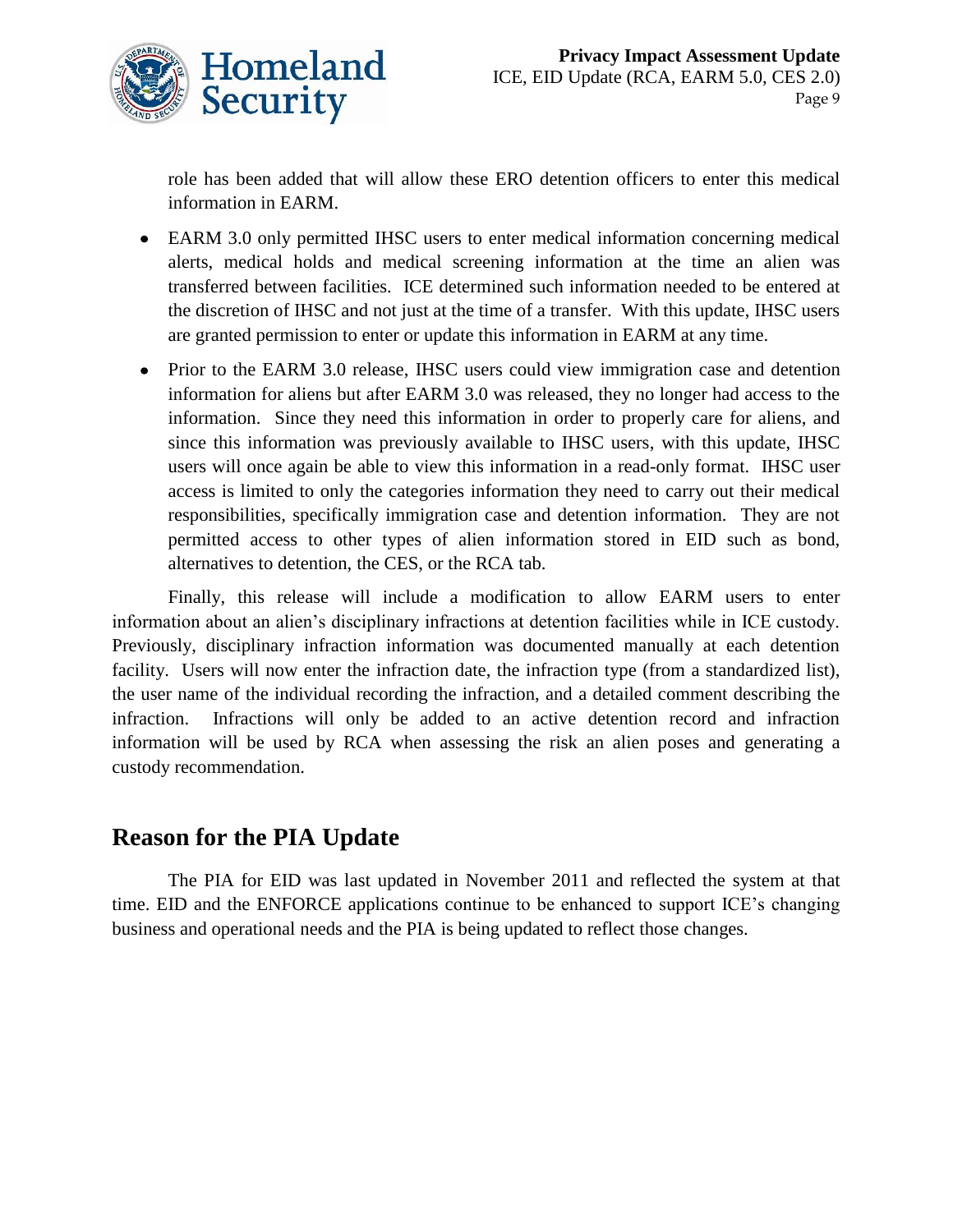

# **Privacy Impact Analysis**

#### **The System and the Information Collected and Stored within the System**

As noted above, EID and the applications that use it capture and maintain information related to the investigation, arrest, booking, detention, and removal of persons encountered during immigration and criminal law enforcement investigations and operations. Enhancements have been made to the system to enable it to collect and use additional information to better assist ICE ERO personnel with the booking, detention, and removal of aliens. Most of the new information described in this update is obtained from other systems and is not collected directly from individuals.

#### *Crime Entry Screen*

As described above, EID retrieves the most recent criminal history information for an alien from NCIC and populates this information in the CES. This information is the same data that ICE officers are currently entering manually into the CES during booking or during removal proceedings. Additionally, CES now provides the user with two views of the criminal history data - a view of the raw data sent from NCIC and the view of the information after it has been processed and assigned a corresponding system-generated criminal offense level (ICE Level) for each crime. NCIC criminal history information is provided to the FBI by the arresting law enforcement agency. Individuals have a right to access, review, and seek correction of their criminal history information by writing to the FBI pursuant to the procedures in the NCIC System of Records Notice (SORN).

The new CES information will also be replicated in the data repositories that are associated with  $EID$ .<sup>11</sup> ICE will use this information to produce statistical reports on arrested aliens and the ICE detainee population.

#### *Risk Classification Assessment*

Several new types of information are either created or stored in RCA:

- System-generated recommendation to either detain or release the alien;
- System-generated recommendation for an alien's custody classification Low, Low/Medium, High/Medium, or High, if ERO decides to detain the alien;
- System-generated recommendation for the bond amount, if the alien is eligible for bond;
- System-generated recommendation whether the alien should be monitored by technology if the alien is to be released under ICE supervision;

 $\overline{a}$ <sup>11</sup> See DHS/ICE/PIA-020 EID PIA, Jan. 14, 2010, for a discussion of the data repositories associated with EID: EID Datamart (EID-DM), the EARM Datamart (EARM-DM), and the ICE Integrated Decision Support (IIDS) System.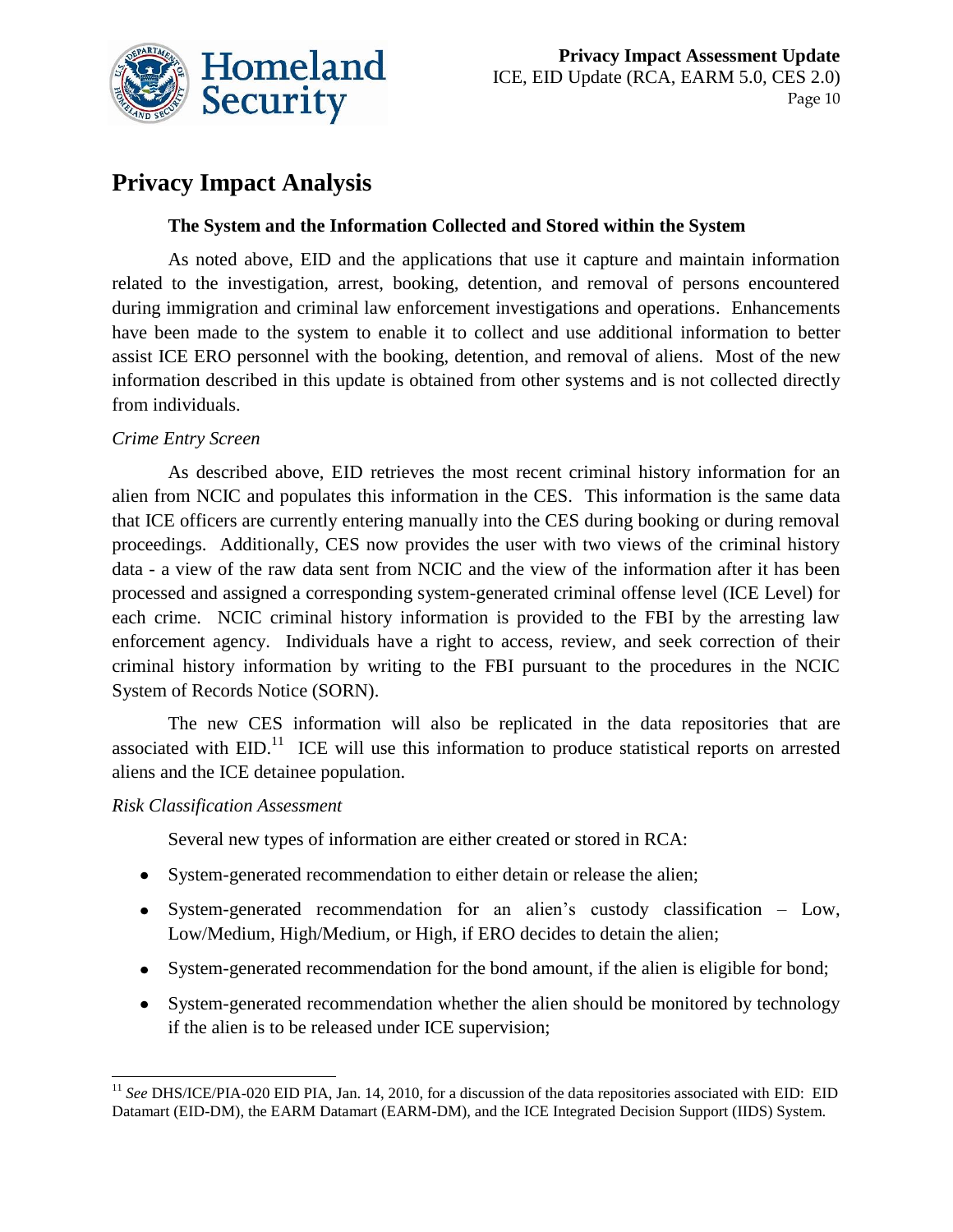

- The version of the methodology and the information in EID used to generate a particular custody recommendation for an alien; and
- RCA Detailed Summary a report containing an alien's information used to generate the RCA recommendation and decision including biographic information, criminal history, special vulnerabilities, risk to public safety factors, risk of flight factors, mandatory detention factors, the alien's current custody classification, and the history of the alien's custody classification recommendations and final ERO decisions.

The information recorded in RCA will also be replicated in the data repositories that are associated with EID. ICE will use this information to produce statistical reports about how aliens are categorized during the risk classification process.

#### *ENFORCE Alien Removal Module (EARM) 5.0*

As noted above, information about disciplinary infractions which occur at facilities during an alien's time in ICE custody will be recorded. The system stores in the alien's EID record:

- Date, time, and location of the infraction;
- Infraction type (selected from a list);
- The user name for the individual recording the infraction; and
- A detailed description of the infraction.

The new disciplinary infraction information recorded in EARM will also be replicated in the data repositories that are associated with EID. ICE will use this information to produce statistical reports on ICE detention management and custody classification processes.

#### *Data Accuracy and Privacy Risks*

This update has not resulted in the creation of any new significant privacy risks. Many of the changes improve data integrity and quality by reducing the need for manual entry and reentry of data into systems, and by helping to standardize processes and decision-making in accordance with agency policies. EID now retrieves the most recent criminal history information for an alien and populates it in CES, thus eliminating manual entry of the information thereby minimizing the risk of human data entry errors. Additionally, updates to the criminal history information do not overwrite the existing validated information. Instead, the user compares the existing validated information with the new criminal history information received from NCIC and approves any changes thus creating a new, user-validated criminal history for the alien. Storing each validated copy of the alien's criminal history information ensures that information is not lost and that users can easily identify changes in the individual's criminal history.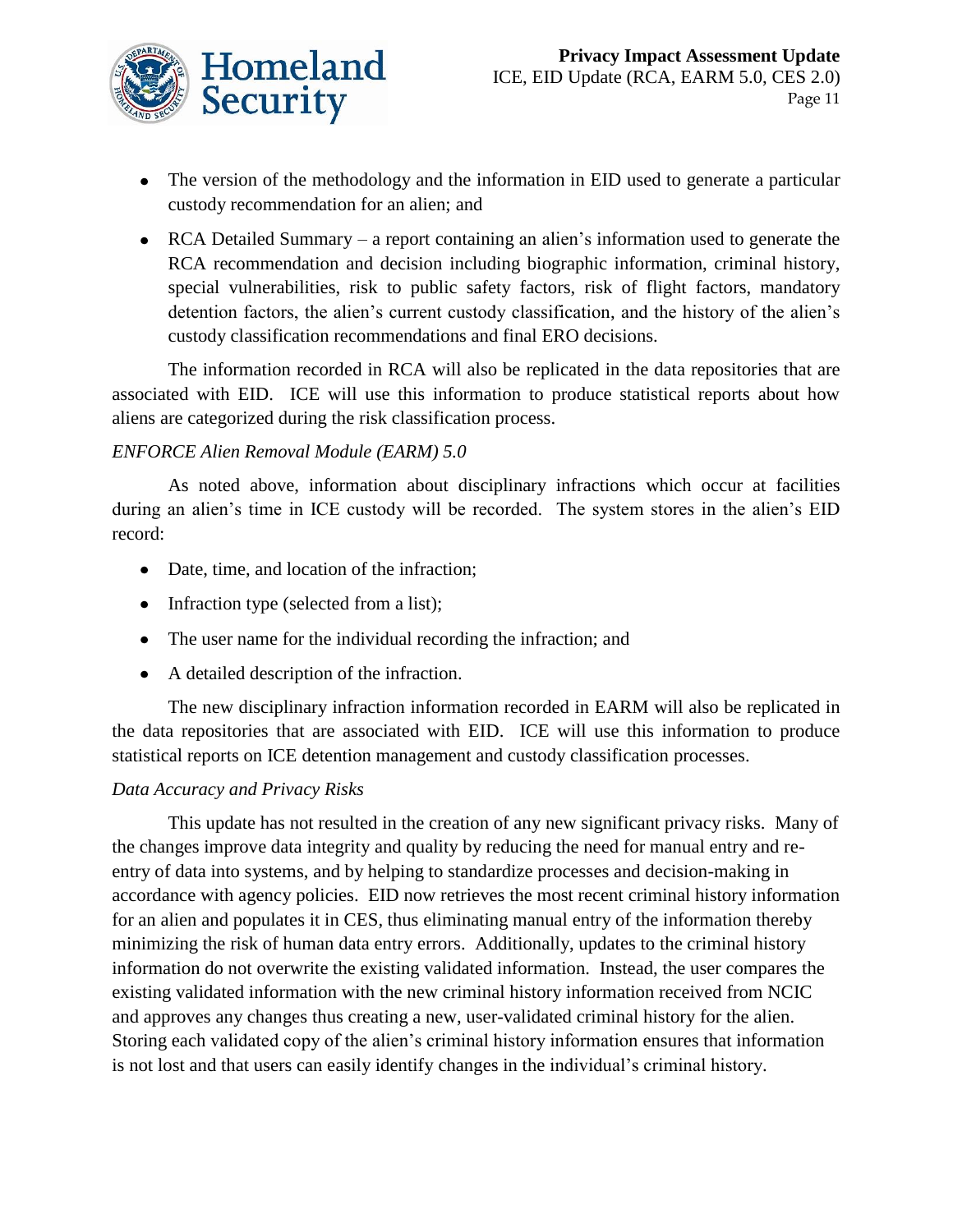

RCA automates part of the custody determination process which is currently performed manually and helps ensure that the current ICE policies and procedures for determining whether to detain or release an alien are applied consistently for all aliens. RCA also makes the intake process more efficient and helps to reduce data quality issues since ERO officers and contractors no longer manually enter certain information about the alien into free text fields. Instead this information is entered into structured data fields. ICE officers maintain data accuracy and quality checks by making the final custody determination after reviewing the RCA custody recommendation.

Additionally, whenever a custody recommendation is made by the system, RCA saves a copy of the information analyzed to make the recommendation, a copy of the recommendation, and the version of the methodology that was used. This provides increased transparency into the intake assessment process used by ICE and enables ERO personnel to better respond to situations where aliens with similar characteristics seem to have different outcomes. Finally, ICE has implemented measures to protect the information in the RCA Detailed Summary and to ensure that it is accessible by only those with a need to know the information. Facilities with access to EARM retrieve the RCA Detailed Summary through the system while secure electronic or physical transmission methods are used to share the RCA Detailed Summary with facilities that do not have access to EARM.

Select information about the alien from EARM is pre-populated on certain bond forms and obligor information is retrieved from BMIS. This pre-population of information reduces the data entry error risk associated with the current manual form-completion process. The enhanced system-to-system sharing of bond forms between EARM and eBONDS and EARM and BMIS Web improves data security by reducing the need for paper copies and manual transmission methods. This also helps to ensure the data in each of these systems regarding the status of immigration bonds is synchronized, and that the bond information is only accessed by those who have a need to know.

#### **Uses of the System and the Information**

Internally, there are three new uses of the data in EID. First, RCA uses criminal history and other information about an alien to assess risk of flight and the risk to the community in order to make a custody recommendation for the alien. Second, ICE officers who are responsible for documenting certain medical information in EID are able to once again enter limited medical information in EARM. Third, IHSC users are able to once again access immigration case and detention information for which they have a need to know, but only in a "read-only" format to preserve data integrity. Being able to access this information on all aliens and not just those in a particular detention facility enables IHSC users to properly prepare for aliens coming to their facility, to interact with and treat the aliens in their facility, and to follow up on aliens who have left their facility and been moved to another facility. The information will also be used to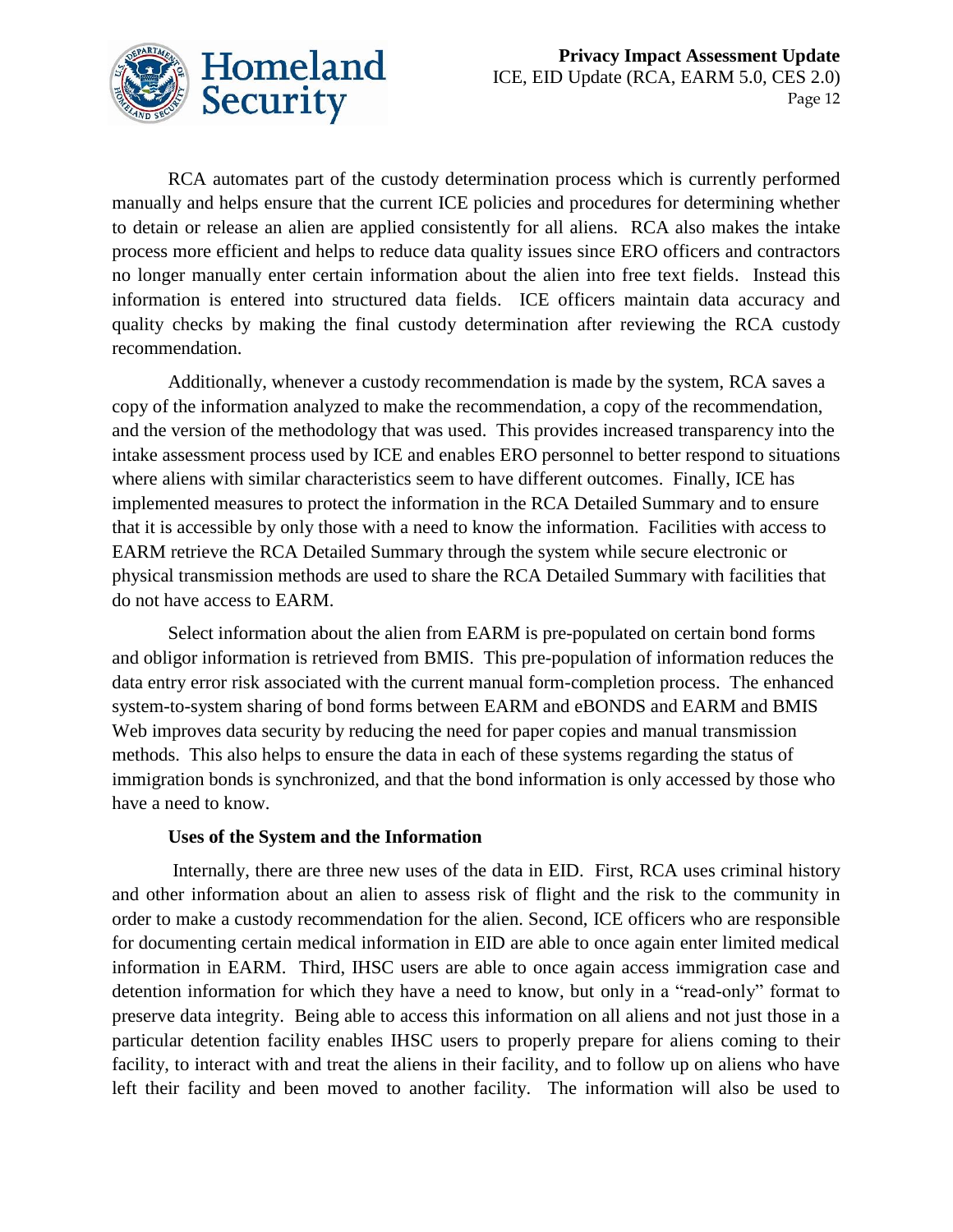

improve reporting and trend analysis, which ICE uses to help manage its resources and measure the impact of program and policy changes.

These new uses are consistent with the purposes for which the information was collected, namely to carry out the nation's immigration laws and to arrest, detain, provide medical care for, and remove aliens as required by law. The automation of certain portions of the custody decision process helps to ensure the consistent application of ICE's custody policies and guidance and to reduce the risk that decisions will be made arbitrarily and based on factors other than those permitted by law and policy.

#### **Retention**

This update results in only one change to record retention. As noted above, a copy of the RCA Detailed Summary is placed in the alien's A-File. The A-File is retained for 100 years by DHS and then is retired as a permanent record.

ICE maintains the new information in EID pertaining to RCA and to alien infractions while in custody as part of the alien's EID record and this information is retained for 100 years in accordance with the approved records schedule for EID.

#### **Internal Sharing and Disclosure**

This update has not resulted in any changes in the sharing of EID data with other DHS components.

#### **External Sharing and Disclosure**

There is one change to how EID data is shared outside of DHS in order to implement the automated change. Using a query service, EID electronically sends information about the alien, specifically the alien's FBI Number, to NCIC to retrieve criminal history information about an alien via electronic transmission. Currently, this information is retrieved manually by officers who log into NCIC and query the alien's criminal history. With this update, the query is performed electronically and the results are electronically transmitted to EID and automatically populated in CES.

#### **Notice**

With this update, EID is electronically retrieving and processing information from the FBI's NCIC system. The FBI has published a SORN pursuant to the Privacy Act of 1974, 5 U.S.C. § 552a, that describes and provides public notice of the NCIC system generally. *See* JUSTICE/FBI-001 National Crime Information Center (NCIC) (last published in entirety on Jan. 25, 2007, 72 Fed. Reg. 3410). ICE is not in a position to provide notice at the time the NCIC information is collected from the individual, which is usually by the arresting federal, state, or local law enforcement officer at the time of arrest and booking. The agencies that collect this information are responsible for providing appropriate notice, either on the forms they use to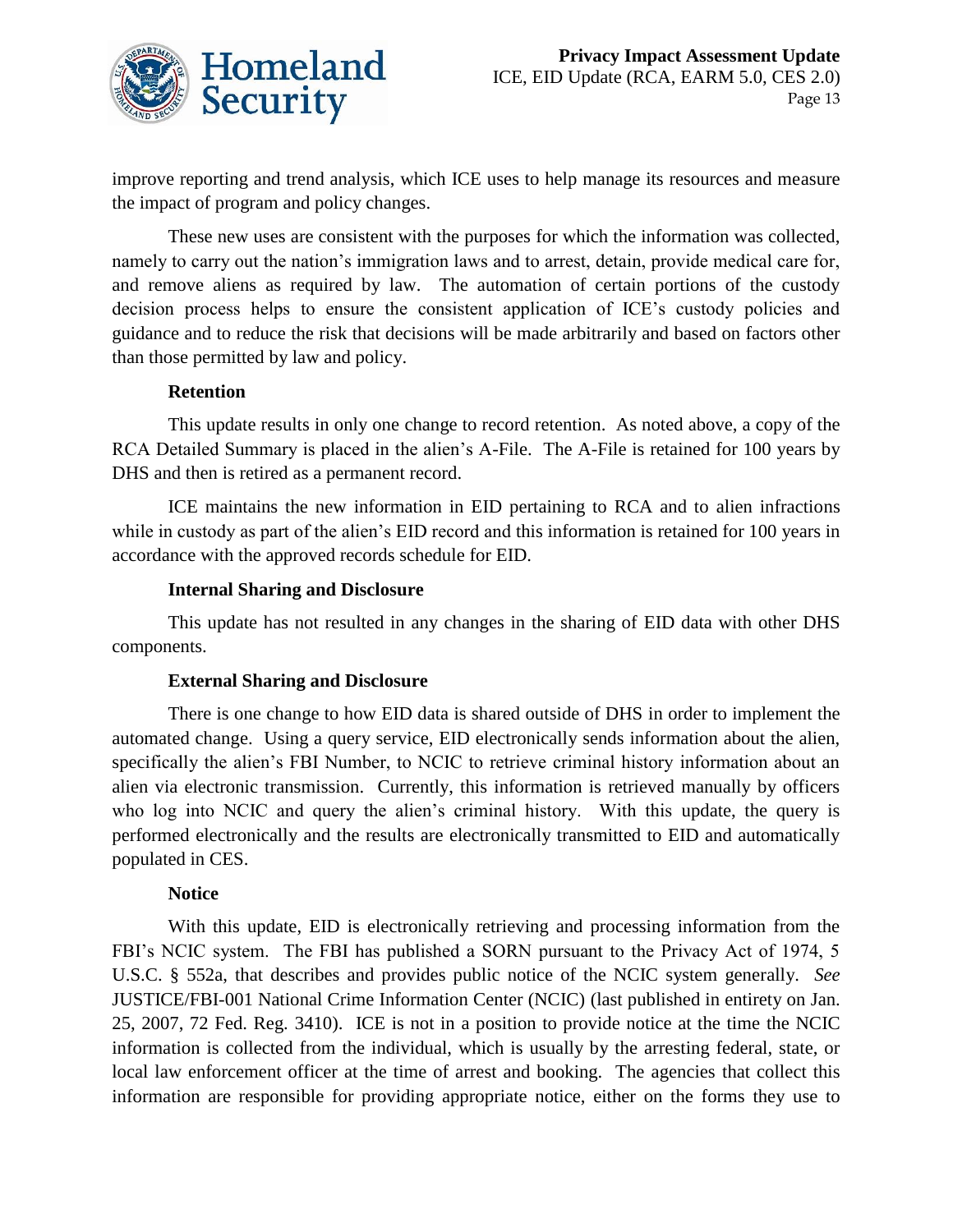

collect the information and/or through other forms of public notice, such as a Privacy Act SORN or any equivalent notices that may be required in state and local jurisdictions. Individuals may seek access to and amendment of information in their criminal history record by following the instructions for record access and amendment in the NCIC SORN.

Because EID receives some data from other systems and is a system used for law enforcement purposes, individuals may be unable to give their consent as to how their data is used because requiring consent to the use of the data would compromise the system's law enforcement purpose. The information collected in EID supports ICE's arrest of individuals for criminal violations of laws enforced by ICE and administrative violations of the INA. The system also supports the detention, processing, and removal of aliens from the United States who are in violation of administrative violations of the INA. There is a potential risk that the general public is not aware of the existence of EID. The publication of the EID PIA, this PIA update, and the DHS/ICE0011 Immigration and Enforcement Operational Records System (ENFORCE) SORN (May 3, 2010, 75 Fed. Reg. 23274) mitigates this risk by describing the types of individuals whose information is contained in the system, the types of data it contains, and how the data is used.

#### **Individual Access, Redress, and Correction**

There are no changes to the individual access, redress, and correction procedures described in the EID PIA, subsequent PIA updates, and the DHS/ICE0011 Immigration and Enforcement Operational Records System (ENFORCE) (May 3, 2010, 75 Fed. Reg. 23274).

#### **Technical Access and Security**

The security features and access controls for EID have not changed. Please refer to the EID PIA and relevant PIA updates for more information.